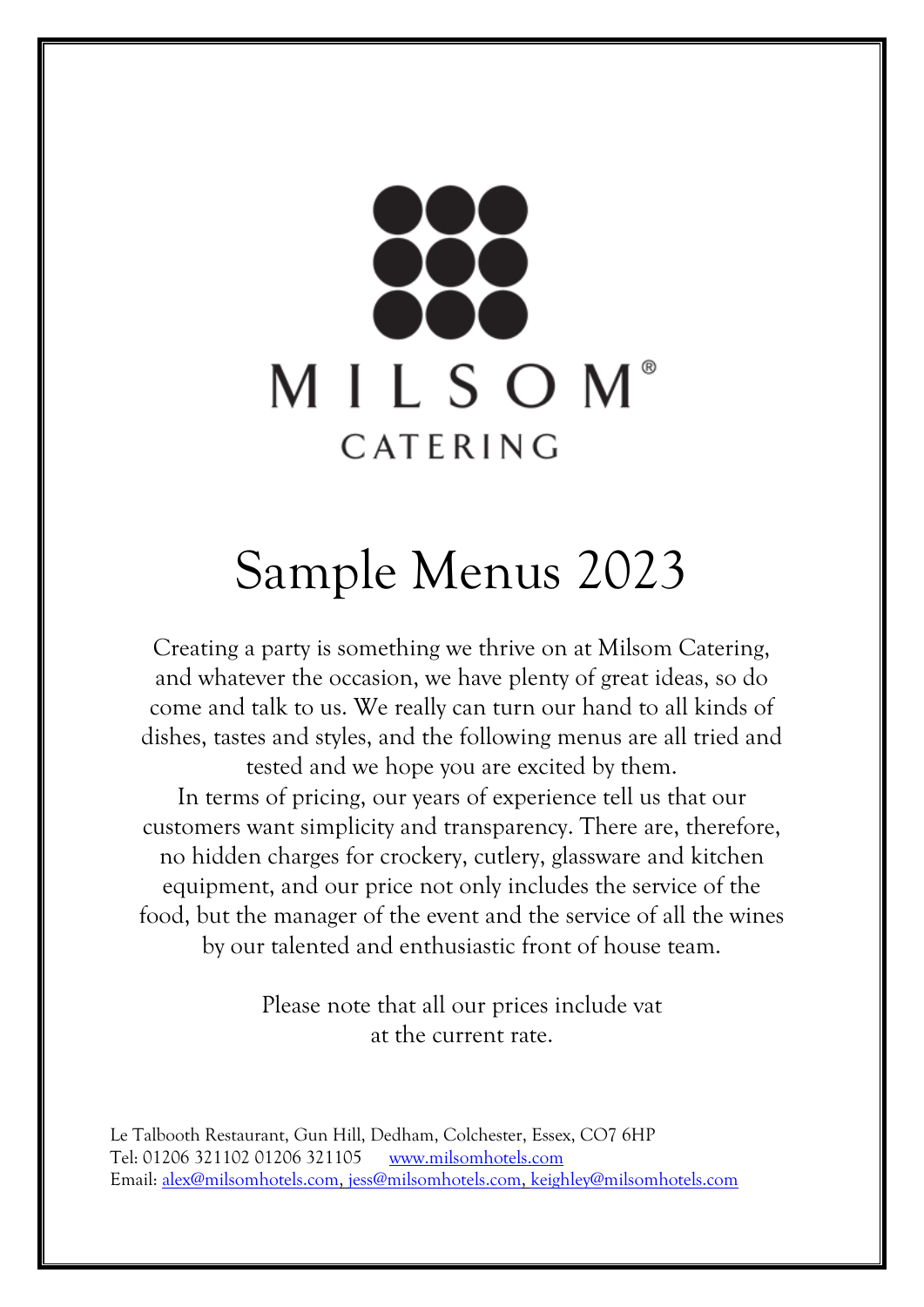## Canapés selection

#### £7.25 per person, please select 5 canapés

#### Cold Hot

Talbooth smoked salmon blini, dill and keta caviar (F, G, Mk, S) Inside out smoked duck, cucumber, spring onion and hoi sin (G, S, Se, SD) Goats cheese and red pepper pesto cone (V) (G, Mk, N, S, Se) Marinated bocconcini mozzarella and cherry tomato skewer (V) (Mk) Whipped ricotta tartlet, broad bean and red onion salsa (V) (G, Mk) Asparagus and tiger prawn bouchées, Marie Rose and dill (C, E, G, Mk) Soft boiled quails egg, pea hummus and celery salt (V) (Ce, E, G, Mk) Beef carpaccio, Parmesan, rocket and truffle mayonnaise (E, G, Mk, Mu, SD) Avocado and mango nori roll with pickled ginger and sesame seeds (V) (Mu, S, SD, Se) Millionaire tart duck liver parfait, asparagus and quince (C, E, G, Mk)

Roast beef and Yorkshire pudding, creamed horseradish (E, G, Mk, Mu, SD) Fish and chips in paper cones (E, F, G, Mk) Bangers and mash (G, Mk, SD) King prawn and chorizo skewer with lime mayonnaise (C, E, Mk) Wild mushroom tart, quails egg, hollandaise (V) (E, G, Mk, SD) Spinach, feta and caraway parcel (V) (E, G, Mk) Seared pork belly, apple sauce and pork puffs (G, Mk, S) Quail Scotch egg, onion marmalade (E, G, Mk, SD) Sun blushed tomato and mozzarella arancini (V) herb mayonnaise (E, G, Mk, Mu) Sesame prawn balls, sweet chilli dipping sauce (C, E, G, Mk, S, SD. Se) Tiffin quail Scotch egg (V) (E, G, Mk, Mu)

£6.00

Crudités, olives (SD), taramasalata (F, G, S), hummus (Se), flat bread and breadsticks (G, Mk) on the table when sitting great when speeches are first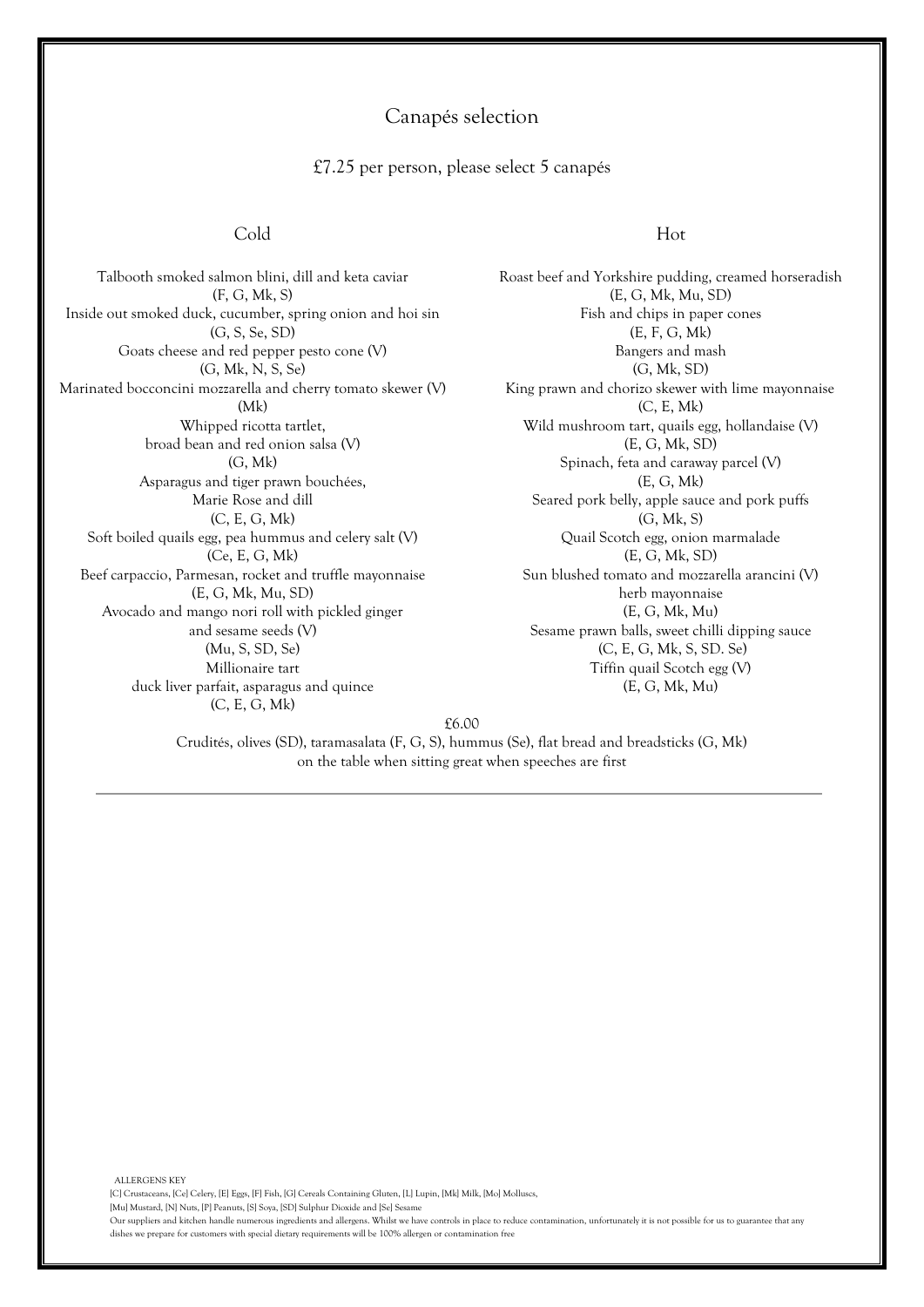#### Starters

Chargrilled asparagus with poached egg (V) mieux mustard mayonnaise, Parmesan bonbon and rocket (E, G, Mk, Mu) **(Bucklesham asparagus used during May and June)**

> Talbooth smoked salmon citrus créme fraîche, herb oil, pickled fennel, caviar and dill dressing (F, Mk, SD)

Marinated feta, basil, garlic, olive oil, char grilled peppers (V) tomato and shallot dressing, basil cress (Ce, Mk, SD)

Goats cheese mousse and Serrano ham Heritage tomato, basil pesto and brioche croutons (G, Mk, Mu, N, SD)

Haddock and prawn fishcake spinach, poached egg and tartar velouté (C, E, F, G, Mk, SD)

Beetroot marinated salmon with crab tartlet pickled kohlrabi, watercress and Korean mayonnaise (C, E, F, G, Mk, Mu, S, Se)

> Smoked duck carpaccio and liver parfait charred orange, granola and leg rillette (E, G, Mk, N, SD)

ALLERGENS KEY

Seared scallops and pork belly croquette pomegranate molasses, apple and rocket (E, G, Mk, Mo)

Half Native lobster and claw spring roll avocado, sweetcorn and Pancetta (£12.00 supplement) (C, E, G, Mk)

Trio of melon, feta and toasted pumpkin seeds (V) Port reduction (Mk, SD)

Smoked ham hock and parsley terrine celeriac remoulade, apple purée and fresh apple salad (E, Mk, Mu, SD)

Poached sea trout, prawn and avocado tian Heritage tomato and basil with ketchup dressing (C, Ce, E, F, Mk, SD)

Twice baked truffled mushroom soufflé (V) herb mayonnaise, broad beans and sticky walnuts (E, G, Mk, N)

Crab ravioli mouli spaghetti, tomato and shellfish sauce  $(C, E, F, G, Mk)$ 

#### **Mezze boards for the whole table (£3.50 supplement);**

Selection of breads and flat breads, olive oil and Balsamic Continental meats, Scotch egg, Parmesan (E, G, Mk, Se, SD) Char-roasted vegetables, hummus, mozzarella

[C] Crustaceans, [Ce] Celery, [E] Eggs, [F] Fish, [G] Cereals Containing Gluten, [L] Lupin, [Mk] Milk, [Mo] Molluscs, [Mu] Mustard, [N] Nuts, [P] Peanuts, [S] Soya, [SD] Sulphur Dioxide and [Se] Sesame Our suppliers and kitchen handle numerous ingredients and allergens. Whilst we have controls in place to reduce contamination, unfortunately it is not possible for us to guarantee that any

dishes we prepare for customers with special dietary requirements will be 100% allergen or contamination free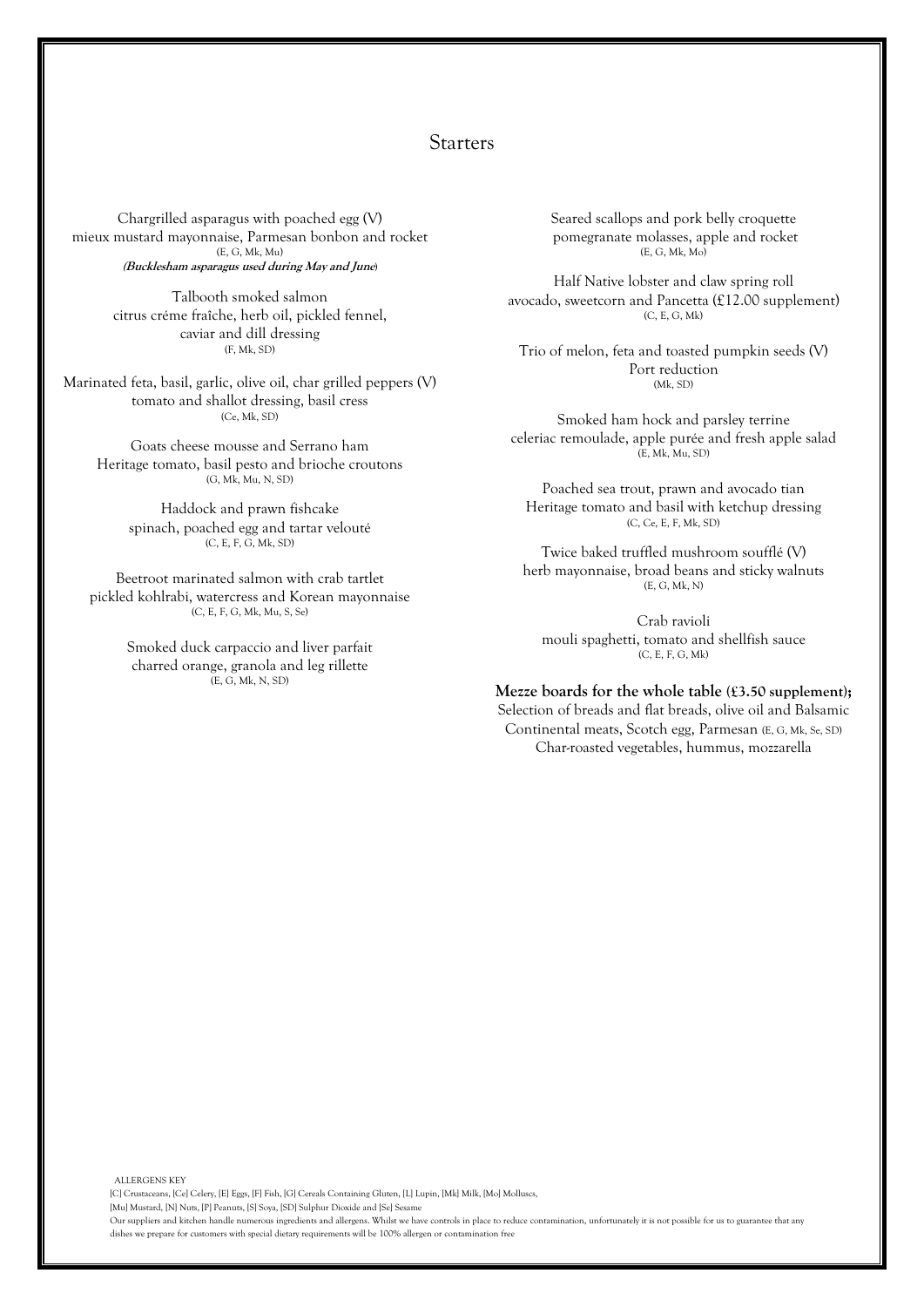## Main courses

Roast sirloin of British beef £76.00 featherblade and smoked cheese beignet, fondant potato, tenderstem broccoli, courgette purée, wild mushroom jus (E, G, Mk)

Pork tenderloin and barbeque glazed belly £70.00 pea purée, potato hash brown, pork puffs and gem lettuce (G, Mk, Mu, S, SD)

Fillet of beef Wellington £83.00 dauphinoise potato, shallots, fine beans and Madeira jus (E, G, Mk)

> Breast of guinea fowl £71.50 bacon and onion rosti potato, savoy cabbage tenderstem broccoli and chorizo sauce (G, Mk, Mu)

Breast of Devonshire duck £71.50 fondant potato, savoy cabbage, finger carrot and broad bean sauce  $(Mk)$ 

> Whole roast fillet of aged British beef £83.00 thyme rosti potato, spinach, asparagus, bacon and mushroom sauce  $(Mk)$

## Fish dishes

Fillet of Cornish sea bream and tiger prawn tortellini £70.00 herb creamed potato, tenderstem broccoli, samphire, white wine sauce (E, F, G, Mk, SD)

Fillet of sea trout and sole 'en croute' £70.00 duchesse potato, fricassée of asparagus, peas and broad beans (E, F, G, Mk, SD)

Pan roast pavé of cod £70.00 tarragon croquette, spinach, mussel, brown shrimp and courgette sauce (C, E, F, G, Mo, SD)

Dartois of chicken £70.00 crushed new potatoes, spinach, cherry tomatoes with girolle and chervil velouté (E, G, Mk, SD)

Roasted leg of lamb with mint sauce £71.50 champ crush, pancetta, peas à la Française, braised gem, gravy (Ce, G, Mk, SD)

Free range chicken breast £70.00 truffled pomme Anna, asparagus and pea fricassée, chicken and chive jus (Mk)

Rump of English lamb £78.25 minted pea and potato croquette, onion purée asparagus and broad bean jus (E, G, Mk, Mu)

Rack of English lamb (at market price) dauphinoise, asparagus, pea and lamb jus  $(Mk, SD)$ 

## Vegetarian dishes

Beetroot tortellini with crispy feta (V) £70.00 tzatziki dressing and fine herbs (E, G, Mk, SD)

Field mushroom, red onion, root vegetable 'en croute' (V) £70.00 dauphinoise potato, creamed spinach, Choron sauce (Ce, E, G, Mk, SD)

> Potato and herb gnocchi (V) £70.00 truffled peas, black garlic, king oyster mushroom and beurre blanc  $(E, G, Mk, SD)$

Tomato, mozzarella and basil arancini (V) £70.00 spinach, olive and tomato sauce (Ce, E, G, Mk)

## **The main course price includes starter, main, dessert and coffee & chocolates. All main course dishes are served complete with their own vegetables and potatoes.**

**Extra vegetables and potatoes are available at £3.00 per person extra**

ALLERGENS KEY

[C] Crustaceans, [Ce] Celery, [E] Eggs, [F] Fish, [G] Cereals Containing Gluten, [L] Lupin, [Mk] Milk, [Mo] Molluscs,

<sup>[</sup>Mu] Mustard, [N] Nuts, [P] Peanuts, [S] Soya, [SD] Sulphur Dioxide and [Se] Sesame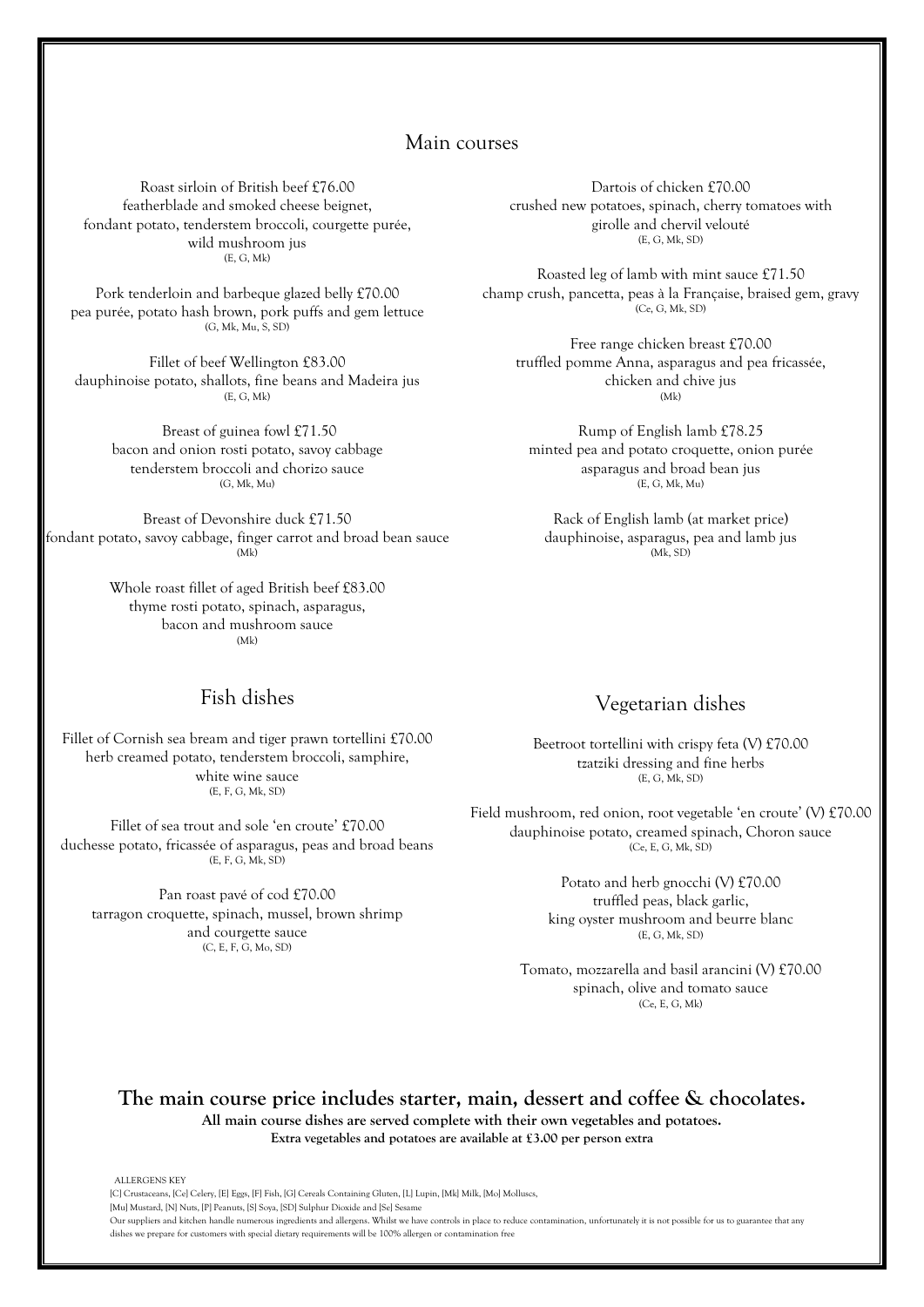## **Barbecue main course £74.50**

**(Minimum 60 guests)**

(May – September only)

Whole Suffolk pig spit roast (No Allergen) Sirloin steaks in a spicy Talbooth rub (Ce) Procters sausages (G, SD) Vegan chickpea burger (V) (G) Red pepper, sweet potato, tamarind and halloumi skewers (V) (Mk) Darné of marinated salmon in chilli, lemon grass and lime (F)

#### **Selection of salads**

Coleslaw (V) (E, Mu, SD) Tabbouleh salad (V) (G) Orzo, tomato, courgette and basil salad (V) with ketchup dressing (Ce, G, Mu, SD) Grilled halloumi, pea, asparagus and quinoa (V) (Mk)

Mixed beetroot, shallot and watercress (V) (Mu, SD) Mixed bean, sweetcorn, piquillo pepper and avocado (V) Potato, pancetta and mushroom (E, G, Mu, SD) Rice noodles, spring onion and cucumber (V) coriander, soy, maple and sesame dressing (S, SD, Se) Greek salad (v) kos, feta, olive, cucumber, yoghurt, mint and sun blushed tomato (Mk)

Vegetable moilee curry (Mu, Se) Dauphinoise potatoes (Mk) Garlic focaccia (G, Mk) Apple sauce (No Allergen), pickle (Ce, Mu, SD), dressing (Mu, SD), mayonnaise (E), ketchup (Ce, SD), barbecue sauce (No Allergen), crème fraiche (Mk), tomato chutney (Ce, Mu, SD)

The barbecue main course option is for your 3 course meal. We serve the starter to your table, direct your guests to the barbecue and buffet tables for the main course, then complete the service of dessert, coffee and chocolates to each table.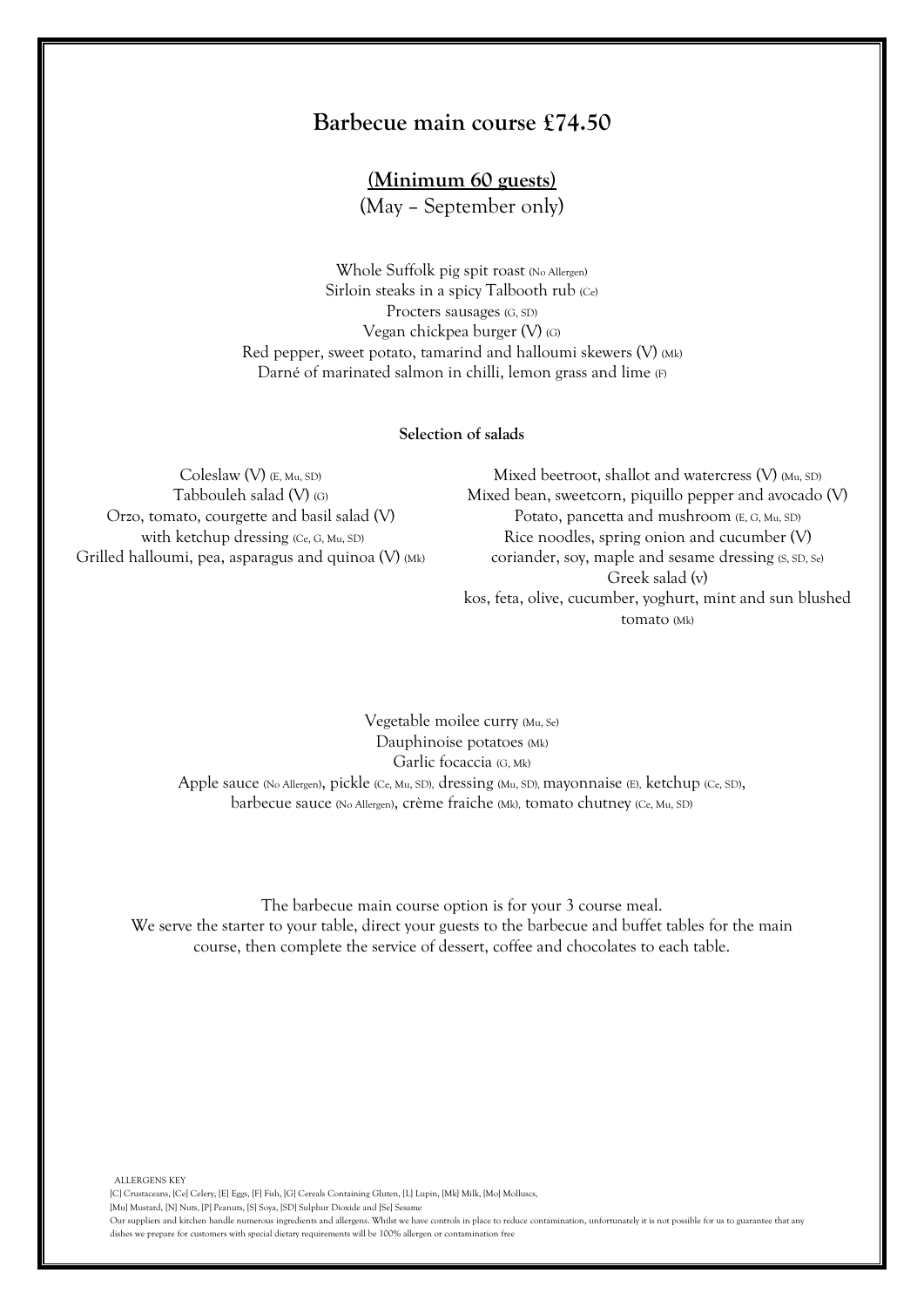## **Smorgasbord main course £77.50**

## **(Minimum 75 guests**)

**Decorated meats and fish**

Whole roast decorated turkey (No Allergen) Roast sirloin of British beef (No Allergen) Honey baked gammon (SD) Whole poached salmon and cucumber with crevettes (C, Ce, E, F)

Dressed crab in shells (C, E) Beetroot cured salmon (F, Mu) Prawns with dill and lemon crème fraîche (C, Mk) Vegetable quiche and tarts (V) (E, G, Mk)

Minted new potatoes (Mk)

**Selection of salads**

Coleslaw (V) (E, Mu, SD) Tabbouleh salad (V) (G) Orzo, tomato, courgette and basil salad (V) with ketchup dressing (Ce, G, Mu, SD) Grilled halloumi, pea, asparagus and quinoa (V) (Mk)

Mixed beetroot, shallot and watercress (V) (Mu, SD) Mixed bean, sweetcorn, piquillo pepper and avocado (V) Potato, pancetta and mushroom (E, G, Mu, SD) Rice noodles, spring onion and cucumber (V) coriander, soy, maple and sesame dressing (S, SD, Se) Greek salad (v) kos, feta, olive, cucumber, yoghurt, mint and sun blushed tomato (Mk)

Horseradish (Mk, Mu), English mustard (G, Mu), Cranberry (No Allergen), Mayonnaise (E) Marie Rose (Ce, E, F), Vinaigrette (Mu, SD), Sweet Mustard Mayonnaise (E, Mu)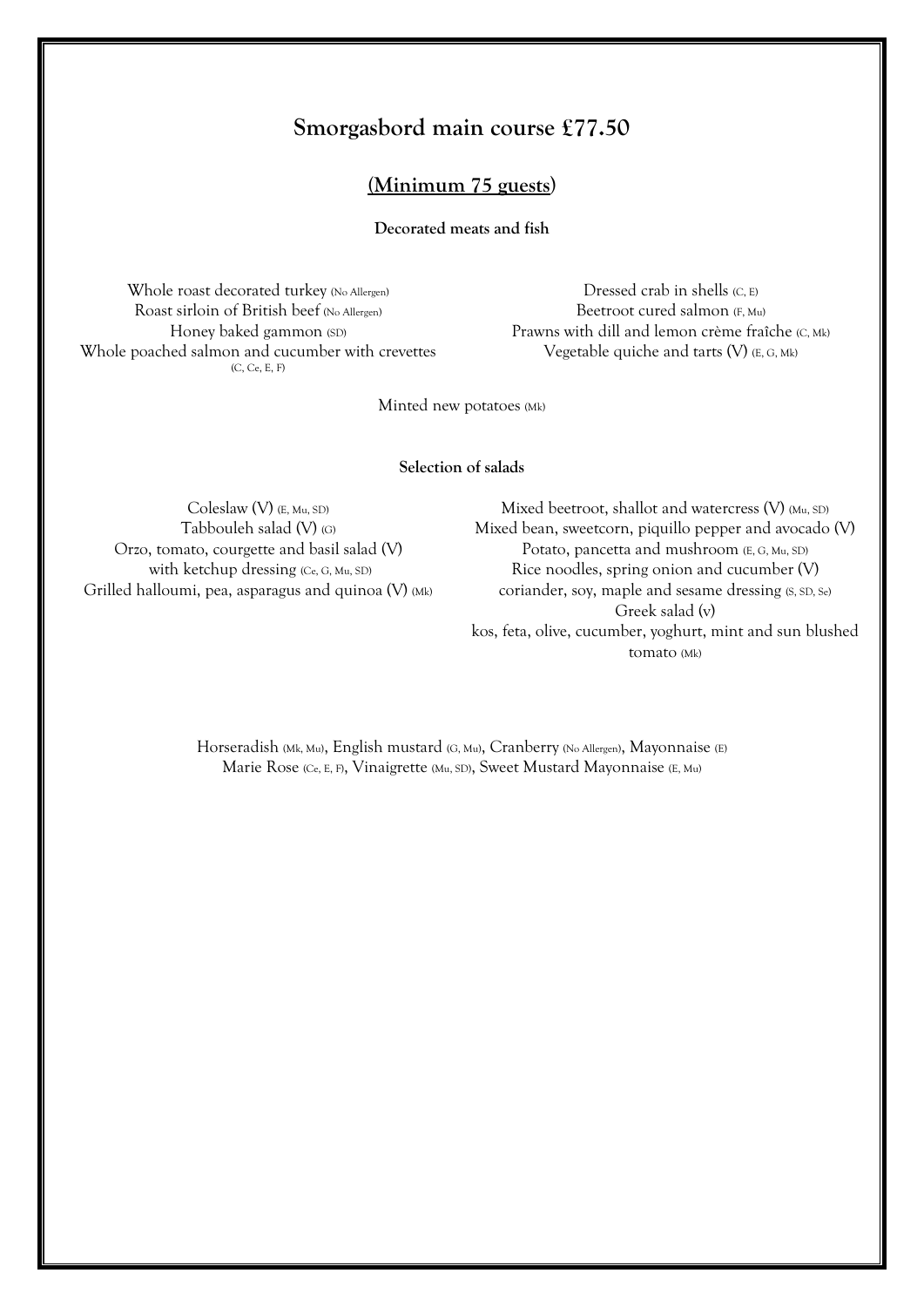## **Desserts**

Local strawberry pavlova lime Chantilly, passion fruit sauce and meringue (E, Mk, SD)

> Lemon tart blueberry compote, Chantilly cream  $(E, G, Mk)$

Raspberry ripple cheesecake raspberry purée, marinated raspberries, meringue and lemon sorbet (E, G, Mk)

Tartlet of strawberry, raspberry and blueberry vanilla crème patisserie, basil and vanilla ice-cream (E, G, Mk)

Strawberry and rhubarb mousse fruit salsa, strawberry gel, micro coriander (E, G, Mk)

"Death by chocolate" chocolate cake, chocolate soil, honeycomb chocolate ice-cream (E, G, Mk)

> Raspberry and lemon trifle mint shortbread (E, G, Mk)

Vanilla panna cotta meringue, mango and raspberry  $(F, Mk)$ 

Dark chocolate millionaire tart cherry, pistachio and strawberry ice-cream (E, G, Mk, N)

Tiramisu mascarpone, coffee gel and amaretto ice-cream (E, G, Mk)

**Mini sharing desserts for the table please select 5 of the following for each table to enjoy;**

Talbooth Strawberry Trifle (E, G, Mk) "Death by chocolate" with mini wafer (E, G, Mk) Mini Cheesecake (G, Mk, SD) Lemon posset with blueberries and shortbread (E, G, Mk) Mini Macarons (E, G, Mk, N) Summer berry and vanilla tartlet (E, G, Mk) Lemon meringue pie (E, G, Mk) Mini Eton Mess (E, Mk) Mango and passion fruit tartlet (E, G, Mk) Cherry and dark chocolate cup (Mk)

> **Trio of Desserts (for a real show-stopper) £3.00 per person supplement**

**"Caribbean"** Coconut panna cotta Pineapple and ginger biscuit cheesecake Banana fritter with caramel sauce (E, G, Mk, S)

**"Lemon and raspberry"** Lemon posset Raspberry Eton Mess Fresh raspberry and white chocolate mousse with pistachio (E, G, Mk, N)

> **"Strawberry"** Strawberry ripple cheesecake Strawberry tart Strawberry and mint jelly (E, G, Mk, S)

## **Coffee and chocolates (Mk, S)**

Cheese is available as an extra course if required; please ask one of our coordinators.

ALLERGENS KEY [C] Crustaceans, [Ce] Celery, [E] Eggs, [F] Fish, [G] Cereals Containing Gluten, [L] Lupin, [Mk] Milk, [Mo] Molluscs,

[Mu] Mustard, [N] Nuts, [P] Peanuts, [S] Soya, [SD] Sulphur Dioxide and [Se] Sesame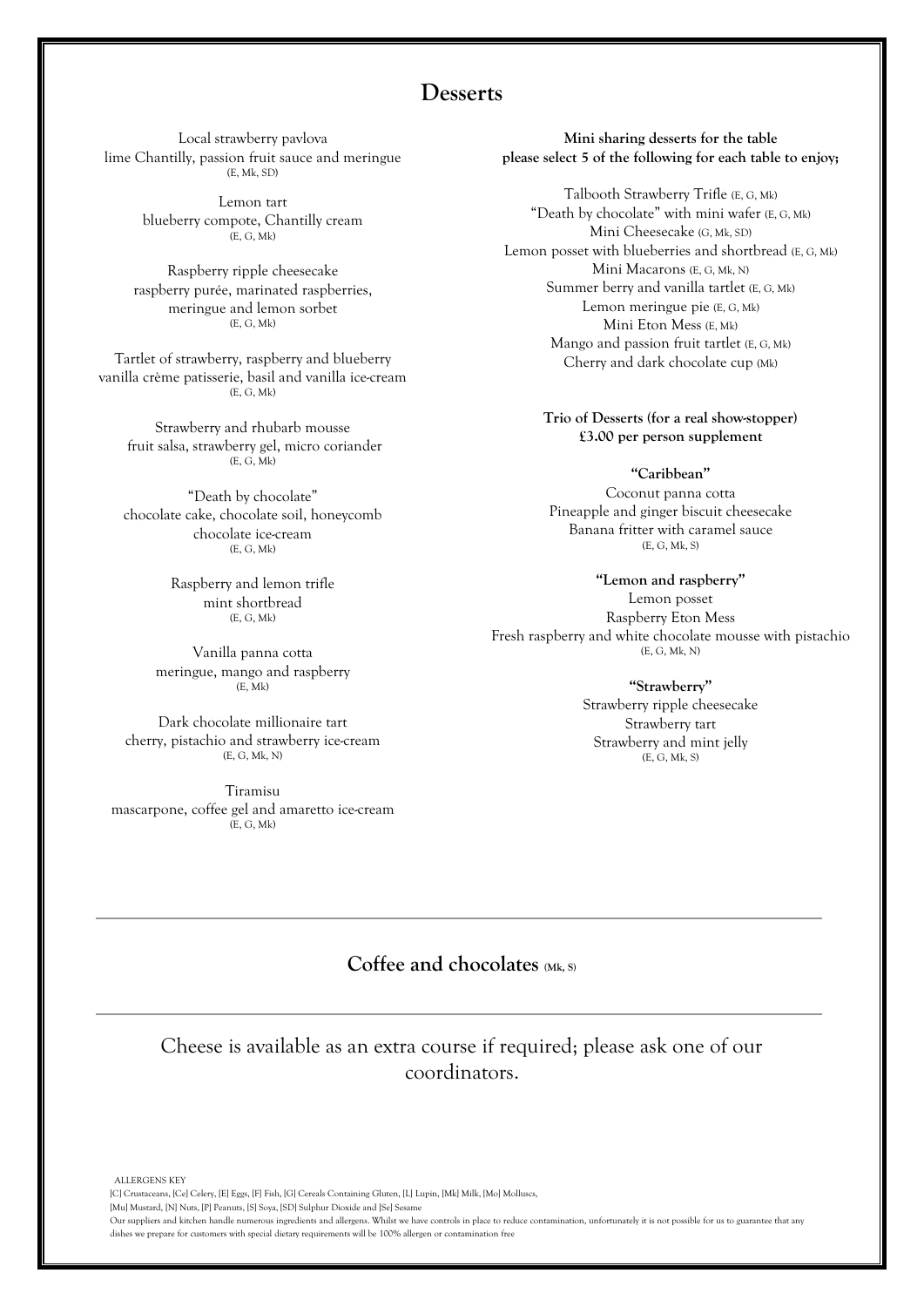## **Vegan Menu £70.00**

### **Starters**

Lentil, pea, quinoa and vegan feta spring roll maple, soy and sesame dip (S, Se)

Char grilled asparagus herb mayonnaise, charred sweetcorn, rocket and Heritage tomato (Mu)

> Caramelised onion, sun blushed tomato and vegan feta tart fine herb salad (no allergens)

Heritage tomato, tofu and rocket salad pimento pesto (Ce, S)

## **Main Courses**

Tuscan bean stew char grilled vegan halloumi, pomegranate and mint salsa (No Allergen)

Sweet potato and coconut curry with basmati rice, pomegranate, red onion and coriander (No Allergen)

Vegan vegetable en croute olive oil pomme purée, tenderstem broccoli and tomato dressing (G)

> Falafel katsu curry fragrant rice, onion raita, coriander and lime (G, S)

## **Desserts**

Chocolate brownie raspberry and mango salsa, Swedish glace  $(S)$ 

> Berry Eton Mess (No Allergen)

Strawberry and lemon cheesecake minted strawberries (N, S)

ALLERGENS KEY [C] Crustaceans, [Ce] Celery, [E] Eggs, [F] Fish, [G] Cereals Containing Gluten, [L] Lupin, [Mk] Milk, [Mo] Molluscs, [Mu] Mustard, [N] Nuts, [P] Peanuts, [S] Soya, [SD] Sulphur Dioxide and [Se] Sesame Our suppliers and kitchen handle numerous ingredients and allergens. Whilst we have controls in place to reduce contamination, unfortunately it is not possible for us to guarantee that any dishes we prepare for customers with special dietary requirements will be 100% allergen or contamination free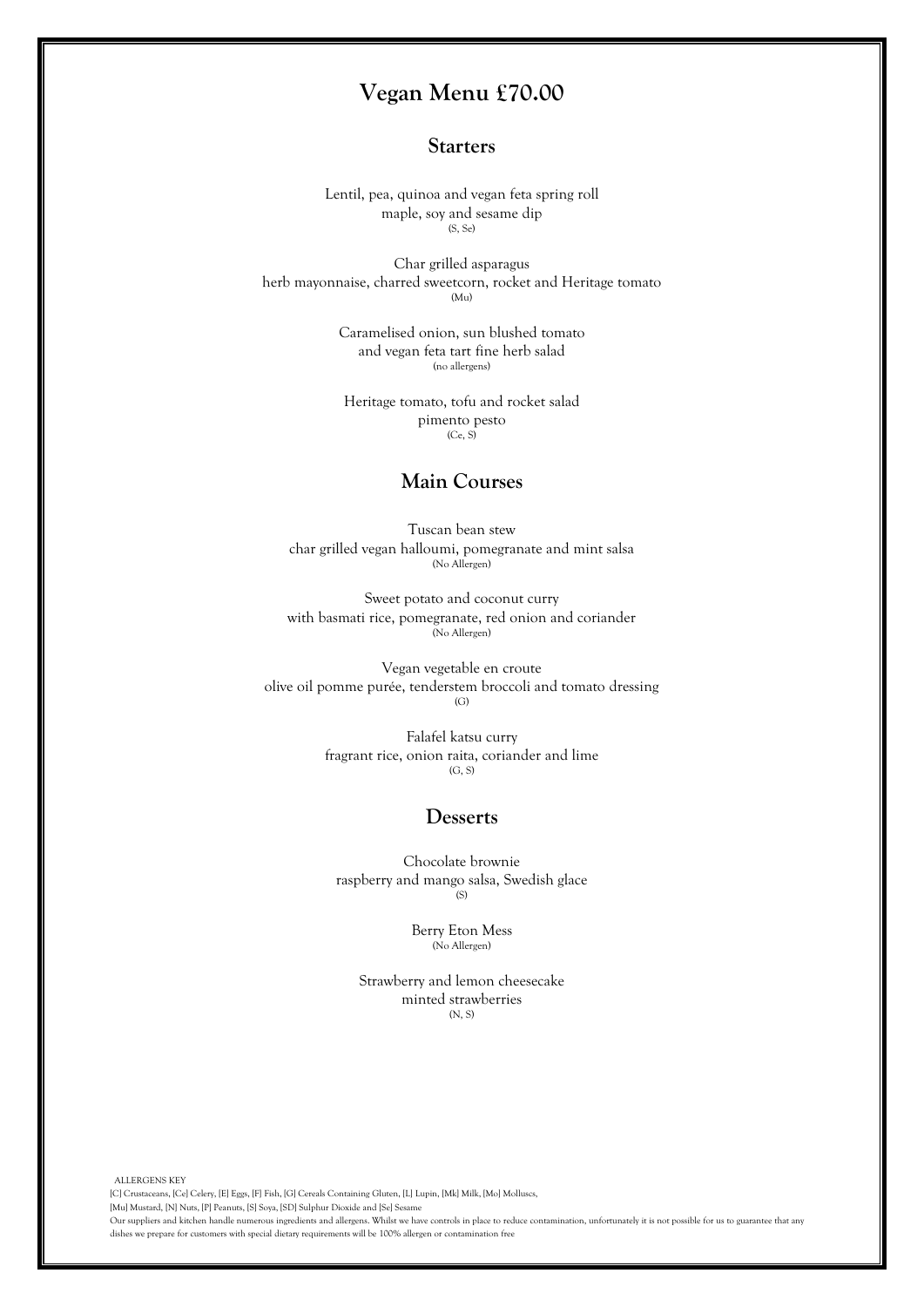## **Evening Food**

We offer a wide range of evening food options for your wedding, providing everything from street food, to a full evening BBQ complete with hog roast, burgers and sausages.

If for any reason you do not find what you were looking for, rest assured our chefs can create something bespoke just for you and your wedding. With plenty of experience among them we are confident that they can produce something to fit your requirements, so please do not be afraid to offer suggestions and ideas if you had something specific in mind.

We recommend catering for all your evening guests plus 75% of day guests

#### **Grazing Table £17.00 per person (minimum of 50 guests)**

**Meat** Charcuterie meats *(SD)* Liver parfait *(E, Mk, SD)* Pork pie *(E, G, Mk)*

**Vegetarian Crudites** Falafels *(G, S)* Vegetable spring rolls *(G, S)* Tiffin Scotch eggs *(E, G, SD)*

#### **Cheese**

Rosemary and truffle baked brie, focaccia *(G, Mk)* Selection of whole and cut cheeses, fruit, chutney and biscuits *(Ce, E, G, Mk)*

**Fish** Smoked salmon *(F)* Tiger prawns *(C)* Smoked mackerel *(F)* **Snacks**  Cheese straws *(E, G, Mk)* Olives Pretzels *(E, G, Mk, S)* Smoked almonds *(N)* **Dips** Hummus *(SD, Se)* Tzatziki *(Mk)*

## **Talbooth Deluxe Burger Bar £15.00 per person**

**Two 3oz steak burgers (or our own vegan burger) cooked on the barbeque to order. We will also offer a free- range Thai marinated chicken burger for those that do not eat red meat.**

Our 3oz burgers are made using locally sourced steak mince and served with a side of coleslaw *(E, Mu)* and skinny fries in a brioche bun *(G, Mk)* with a choice of the following fillings;

| Red onion chutney (no allergen) | Sliced spring onion     | Plump beef tomato       |
|---------------------------------|-------------------------|-------------------------|
| Crisp iceberg lettuce           | Sliced cheddar (Mk)     | Gherkins (SD)           |
| Streaky bacon (SD)              | Grilled field mushrooms | Jalapeno peppers (SD)   |
| Chipotle sauce $(E, Mu, SD)$    | Mayonnaise $(E, Mu)$    | Ketchup (Ce, SD)        |
|                                 | Relish (S)              | BBQ Sauce (no allergen) |

ALLERGENS KEY

[C] Crustaceans, [Ce] Celery, [E] Eggs, [F] Fish, [G] Cereals Containing Gluten, [L] Lupin, [Mk] Milk, [Mo] Molluscs,

[Mu] Mustard, [N] Nuts, [P] Peanuts, [S] Soya, [SD] Sulphur Dioxide and [Se] Sesame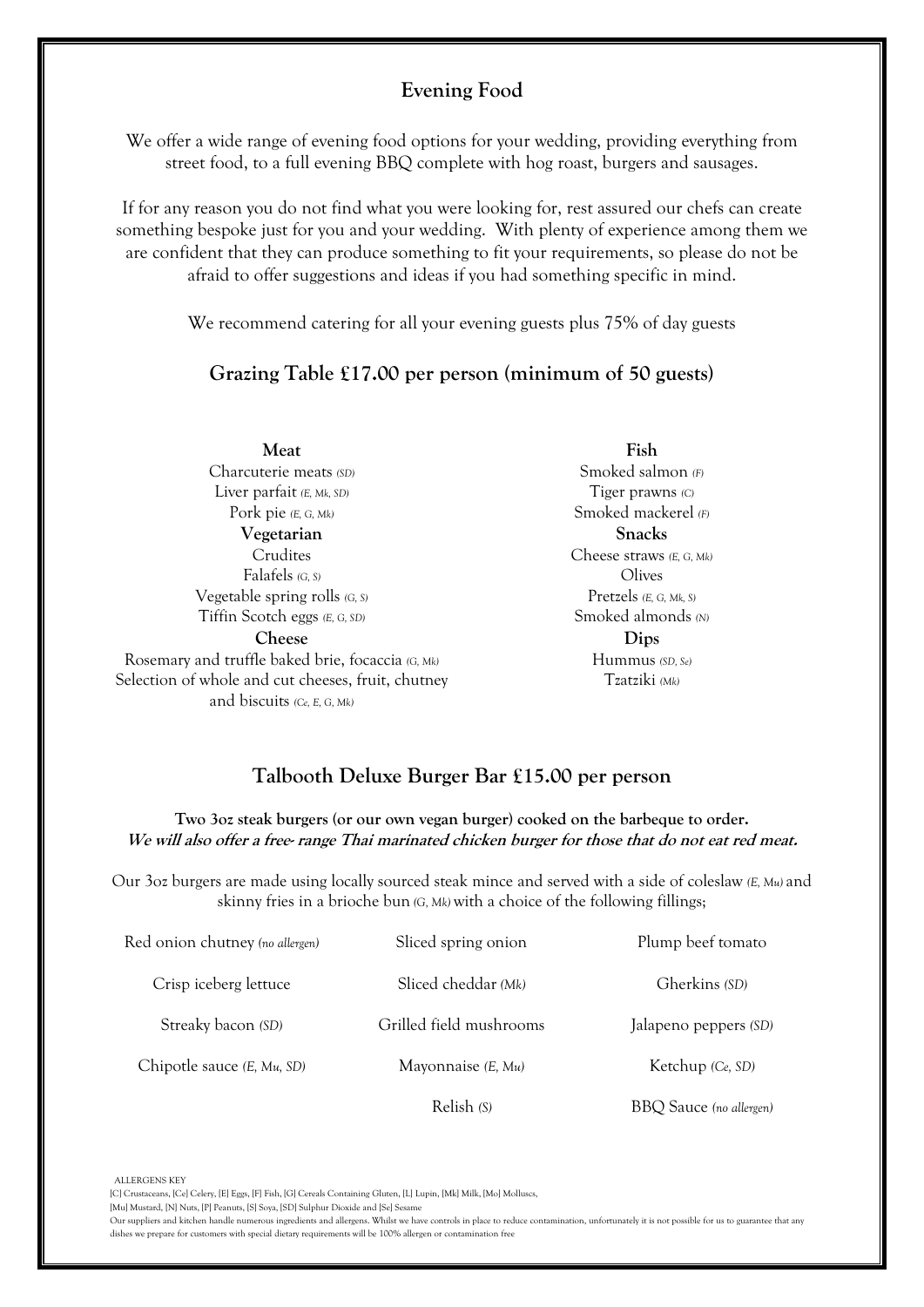## **Evening informal BBQ - £26.50 (Minimum 80 guests)**

Whole Suffolk pig, spit roast sage and onion pork stuffing (E, G, Mk)

(Or for numbers less than 80 Pulled BBQ shoulder of pork)

Beef burgers Procters Suffolk Pride sausages (G, SD) and onions Vegetable and halloumi kebabs (Mk) Vegetarian sausages (G, S)

All served with apple sauce (No Allergen), relish (Ce, Mu, SD), ketchup (Ce, SD), Branston pickle (Ce, Mu, SD), piccalilli (G, Mu, SD), mayonnaise (E), pickled onions (SD), gherkins (Mu, SD), English mustard (Mu)

Spiced potato wedges, crème fraiche (G, Mk)

Coleslaw (E, Mu, SD) Green salad (No Allergen) Tomato, mozzarella and red onion salad (Mk)

Buns and rolls (G)

## **Hog roast - £20.00 per person (Minimum 80 guests)**

A nice alternative to the full BBQ above, if you are planning not to have additional evening guests

Whole Suffolk pig, spit roast sage and onion pork stuffing (E, G, Mk)

Spiced potato wedges, crème fraiche (G, Mk) Buns (G)

Coleslaw (E, Mu, SD) Green salad (No Allergen) Tomato, mozzarella and red onion (Mk) All served with apple sauce (No Allergen), relish (Ce, Mu, SD), ketchup (Ce, SD), Branston pickle (Ce, Mu, SD), piccalilli (G, Mu, SD), mayonnaise (E), pickled onions (SD), gherkins (Mu, SD), English mustard (Mu)

## **Loin of Suffolk pork buns- £20.00 per person**

For smaller weddings with less than 80 guests to cater for.

Roast loin of pork sage and onion pork stuffing (E, G, Mk)

Spiced potato wedges, crème fraiche (G, Mk)

Buns (G)

Coleslaw (E, Mu, SD) Green salad (No Allergen) Tomato, mozzarella and red onion (Mk) All served with apple sauce (No Allergen), relish (Ce, Mu, SD), ketchup (Ce, SD), Branston pickle (Ce, Mu, SD), piccalilli (G, Mu, SD), mayonnaise (E), pickled onions (SD), gherkins (Mu, SD), English mustard (Mu)

ALLERGENS KEY

[C] Crustaceans, [Ce] Celery, [E] Eggs, [F] Fish, [G] Cereals Containing Gluten, [L] Lupin, [Mk] Milk, [Mo] Molluscs, [Mu] Mustard, [N] Nuts, [P] Peanuts, [S] Soya, [SD] Sulphur Dioxide and [Se] Sesame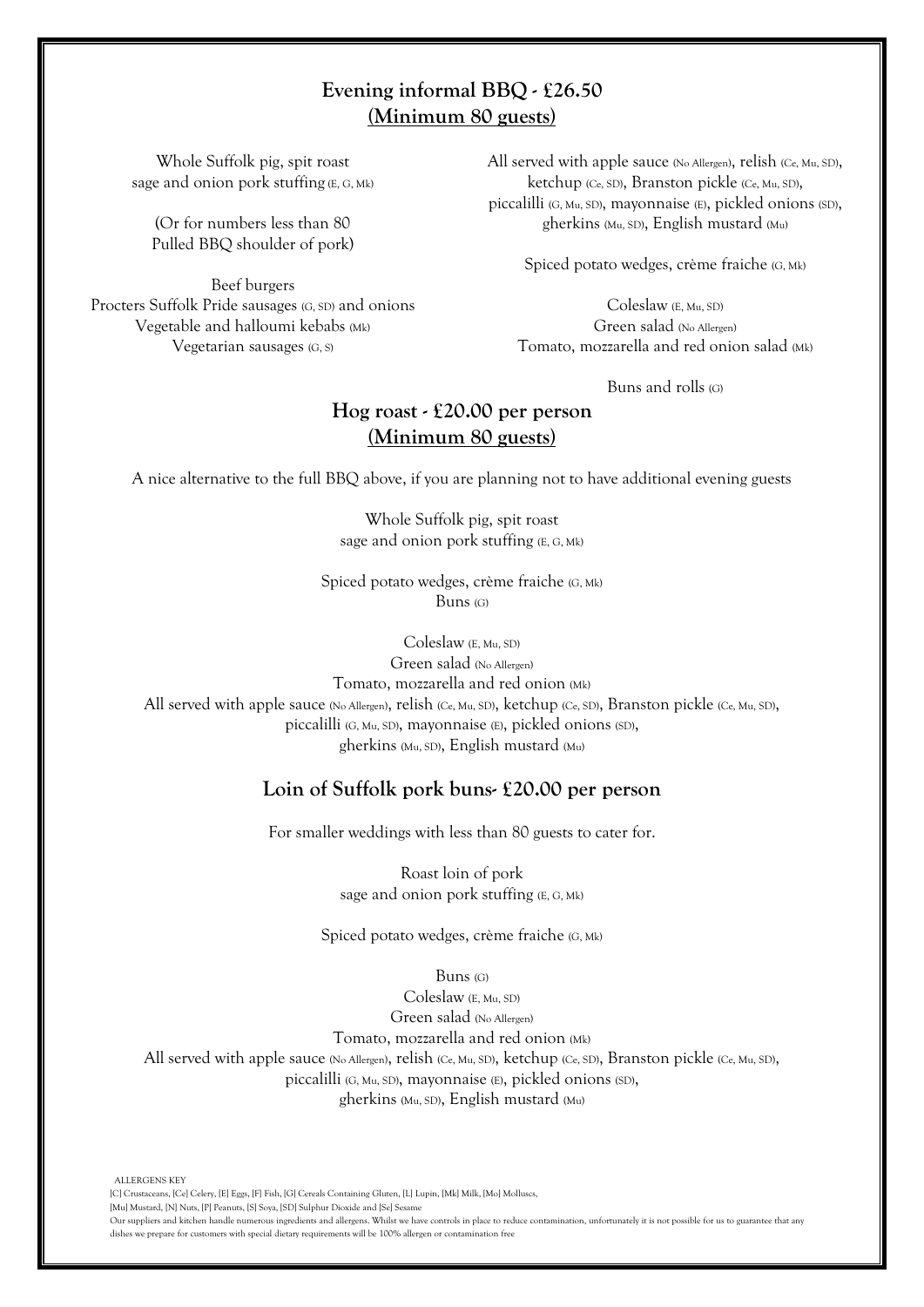## **Street food evening menu - £19.00 per person**

Select up to three options from the below menu

Spanish paella (May – September) A large seafood, chicken and chorizo paella with king prawns, saffron and pimento cooked in front of your guests (C, Ce, F, Mk, Mo)

> Pie, mash and liquor (G, Mk)

Chicken souvlaki pittas Tzatziki, feta, gem and olive salad  $(G, Mk, SD)$ 

Sweet potato and halloumi curry (V) Basmati rice, poppodoms and mango chutney (G, Mk)

All the options below are served with a side of fat chips, potato wedges, skinny fries and sauces

Procter's sausage hot dogs cheese and American mustard (G, Mk, SD)

Dingley Dell streaky bacon baps brie and brown sauce  $(G, Mk)$ 

> Beetroot falafel (Vegan) beetroot relish  $(SD)$

Fish finger baps with tartar sauce and crushed peas (E, F, G, Mk, SD)

All prices include VAT at the current rate

ALLERGENS KEY [C] Crustaceans, [Ce] Celery, [E] Eggs, [F] Fish, [G] Cereals Containing Gluten, [L] Lupin, [Mk] Milk, [Mo] Molluscs, [Mu] Mustard, [N] Nuts, [P] Peanuts, [S] Soya, [SD] Sulphur Dioxide and [Se] Sesame Our suppliers and kitchen handle numerous ingredients and allergens. Whilst we have controls in place to reduce contamination, unfortunately it is not possible for us to guarantee that any dishes we prepare for customers with special dietary requirements will be 100% allergen or contamination free